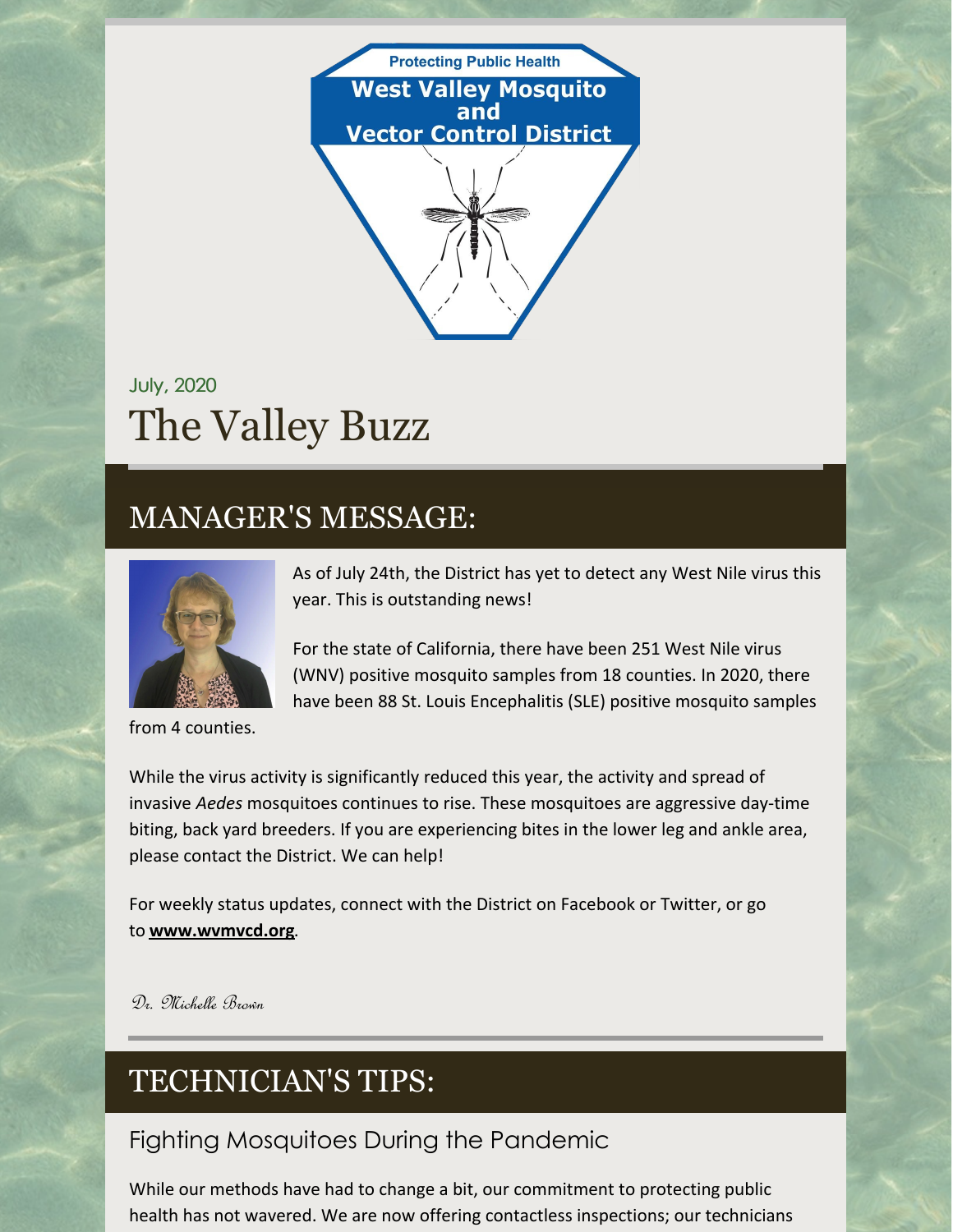can coordinate with you to inspect your property while remaining socially distant.

We are also offering In2Care traps, which target backyard mosquitoes and require no maintenance on your part. Our technicians will visit the trap monthly to make sure they are working properly. While we are stuck at home, it can put us in closer proximity to mosquitoes, so be sure to let us know if you are being bitten and schedule a contactless inspection today.



Our Technicians can still offer terrific service!



## FROM OUR LABORATORY:

#### West Nile virus Testing

Amid this challenging year, we are glad to report that we have not had any mosquito collections test positive for West Nile virus so far! While this is terrific news, we definitely are not out of the woods yet when it comes to vector-borne illness. We still have a few more months of warm weather, and it's vitally important that we all keep mosquitoes out of our yards. Weekly checks of your yard for standing water and mosquito breeding sources not only allow you to get outside and walk a bit, it helps you and everyone in the neighborhood stay mosquito-free.



## OUTREACHING OUT TO YOU!